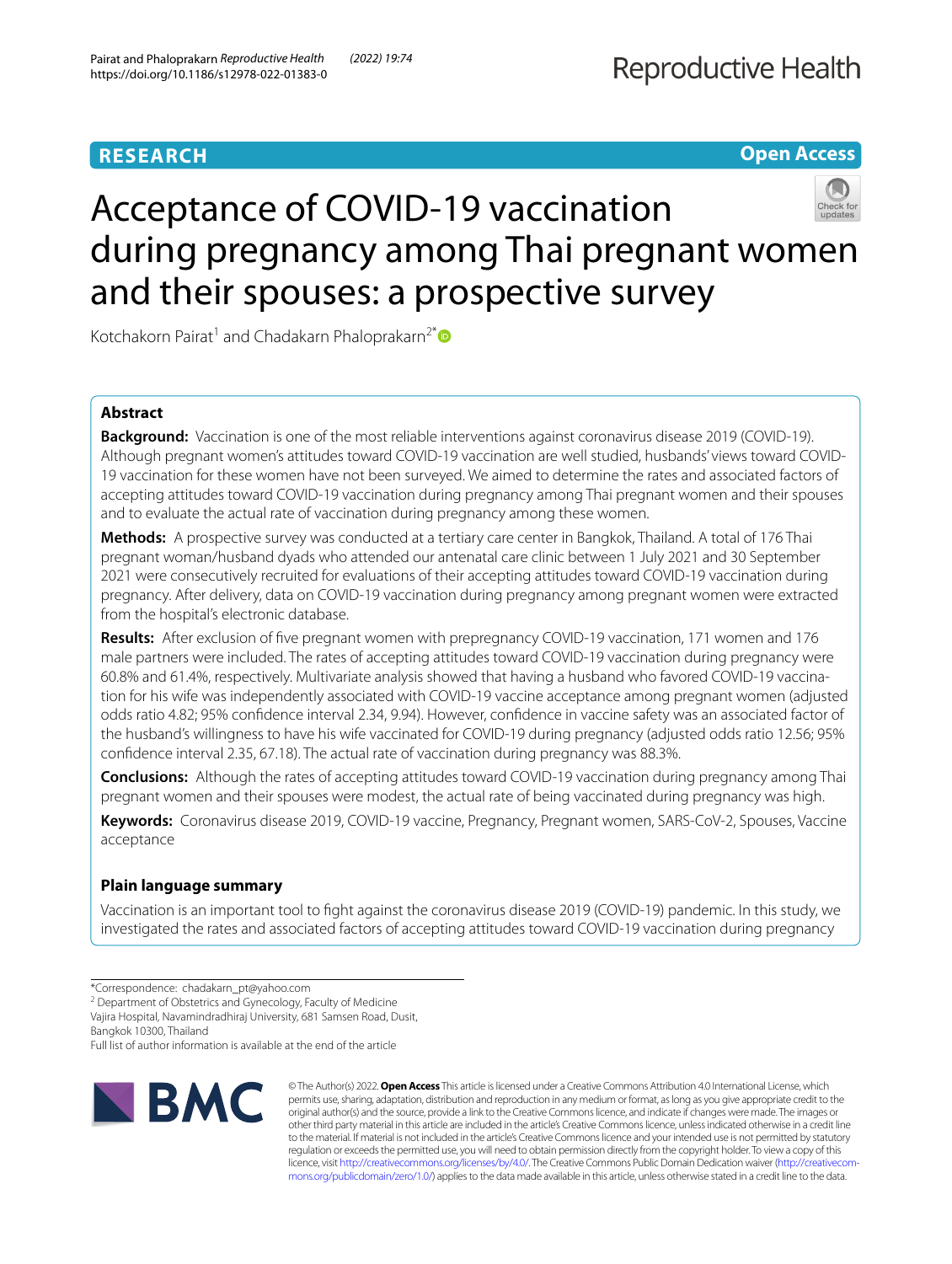among Thai pregnant women and their spouses. The actual rate of vaccination during pregnancy among the enrolled women was also evaluated. We recruited 176 Thai pregnant woman/husband dyads who attended our antenatal care clinic between 1 July 2021 and 30 September 2021. The results showed that 60.8% of pregnant women and 61.4% of husbands had accepting attitudes toward COVID-19 vaccination during pregnancy. Having a husband who favored COVID-19 vaccination for his wife was a signifcant factor for COVID-19 vaccine acceptance among pregnant women, whereas confdence in vaccine safety was a signifcant predictor of the husband's willingness to have his wife vaccinated for COVID-19 during pregnancy. The majority (96.2%) of the women who accepted vaccination were vaccinated against COVID-19 during pregnancy. On the other hand, 76.1% of the women who were initially reluctant to be vaccinated ultimately received COVID-19 vaccines during pregnancy. The actual rate of being vaccinated among the enrolled women was 88.3%. Given the results of this study, physicians, hospital administrators, and policymakers should focus on those who show vaccine hesitancy or refusal and implement intensive interventions because there is a possibility to change their attitudes if they have more knowledge and gain more trust in the vaccines.

## **Introduction**

The outbreak of coronavirus disease 2019 (COVID-19), caused by severe acute respiratory syndrome coronavirus 2 (SARS-CoV-2), has created an unprecedented global crisis with devastating health and socioeconomic impacts in every nation  $[1-3]$  $[1-3]$ . To fight against the COVID-19 pandemic, it is necessary to achieve herd immunity by vaccinating the global population as quickly as possible before the emergence and spread of new variants that can overcome immunity conferred by vaccines. Because COVID-19 vaccines have been developed and authorized for emergency use  $[4]$  $[4]$ , public trust is a key element to the success of global vaccination.

Thailand is an upper middle-income Southeast Asian country that started a COVID-19 vaccination program with the CoronaVac and ChAdOx1 nCoV-19 vaccines in February 2021. Due to the limited number of vaccines available, the country has begun its vaccine rollout to medical personnel and frontline health workers, followed by persons at risk for severe COVID-19 illness, including those with chronic medical diseases as well as obese and elderly people. Aside from CoronaVac and ChAdOx1 nCoV-19, two diferent COVID-19 vaccines, involving BBIBP-CorV and BNT162b2, were started in June 2021 and August 2021, respectively, to accelerate vaccine uptake among vulnerable people and the general population.

In mid-2021, the Thai government launched a public relations campaign to encourage vaccination among pregnant women. This was due to a significant upsurge in the highly contagious Delta variant in the country, causing a rapid increase in new cases and a spike in deaths among vulnerable people, including pregnant persons. Healthcare providers were urged to emphasize discussions with pregnant women about the health risks associated with COVID-19 infection and the benefts of vaccination. At our institution, all pregnant women who attended the antenatal care (ANC) clinic would be advised or educated about the benefts of vaccination against COVID-19 [[5](#page-10-3)[–7](#page-10-4)]. ChAdOx1 nCoV-19 was the main vaccine provided to pregnant women in our hospital (and in the country) during that time. Although the vaccine was offered free of charge and only a few signifcant adverse events after vaccination were reported among the general population in Thailand, pregnant women might feel that it was too new and be concerned about its safety.

Many researchers have investigated the rates of accepting attitudes toward COVID-19 vaccination among pregnant people [[8–](#page-10-5)[13\]](#page-10-6). However, no one has explored the actual rate of being vaccinated during pregnancy among the women studied. In addition, husbands' views about COVID-19 vaccination of their pregnant wives have not yet been surveyed. Since husbands, especially those in low- and middle-income Asian countries, are commonly involved in the decision-making of their wives, particularly on important matters [\[14–](#page-10-7)[16\]](#page-10-8), the husband's acceptance or hesitation toward the COVID-19 vaccines ofered to the wife might afect vaccine acceptance by the pregnant spouse.

The primary objective of this study was to determine the rates of accepting attitudes toward COVID-19 vaccination during pregnancy among Thai pregnant women and their spouses. The secondary objective was to identify the factors associated with the couples' acceptance of COVID-19 vaccines and the actual rate of vaccination during pregnancy among the enrolled women.

#### **Methods**

#### **Study design, setting and participants**

This prospective survey-based study was conducted at the Faculty of Medicine Vajira Hospital. The hospital is an 800-bed tertiary care center located in Bangkok, Tailand, that facilitates approximately 2000 deliveries annually. The study was approved by the Vajira Institutional Review Board (certifcate of approval no. 101/2564) and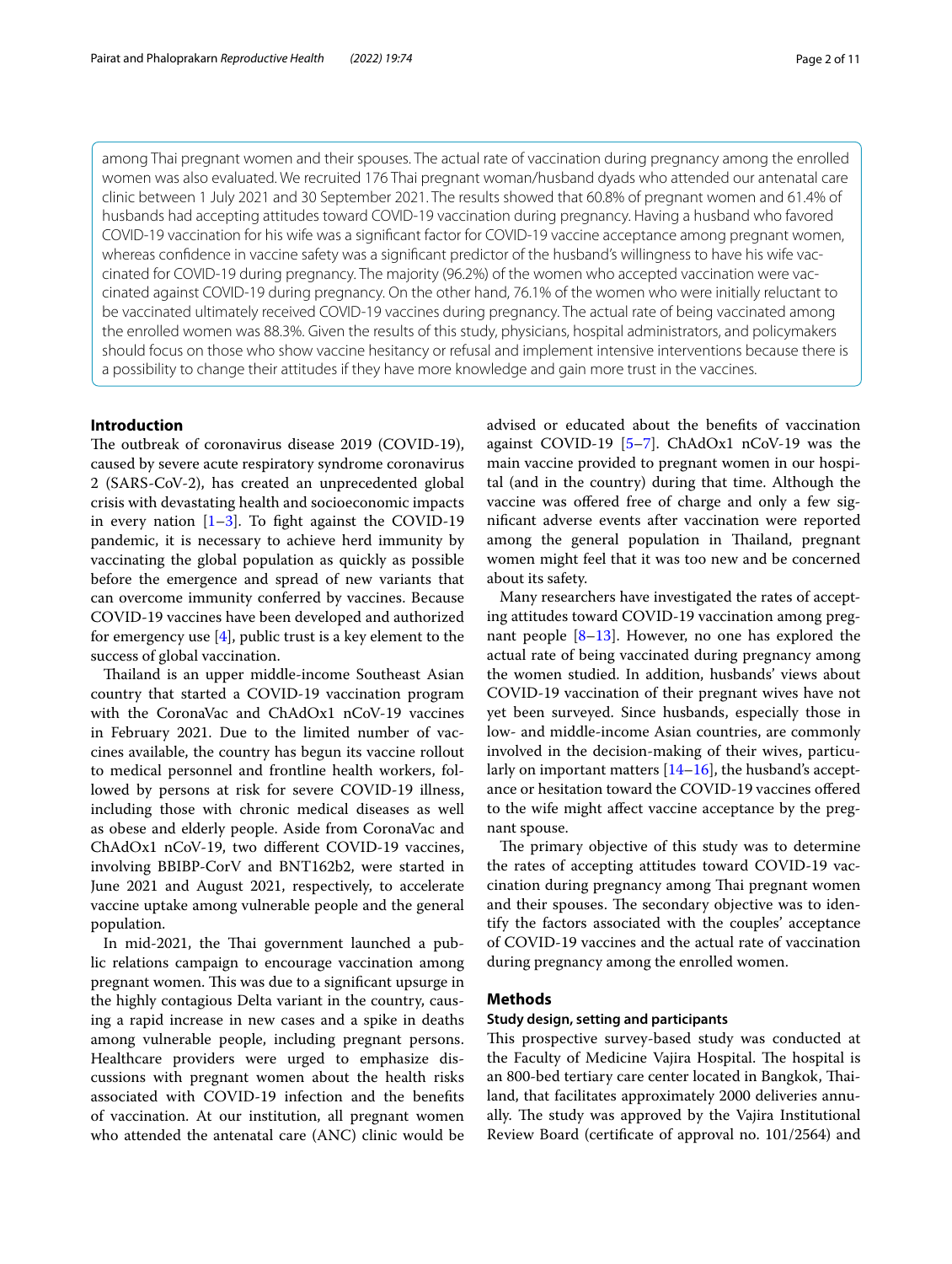was performed in compliance with the Declaration of Helsinki.

The study involved pregnant women and their spouses who attended our ANC clinic between 1 July 2021 and 30 September 2021. The inclusion criteria for pregnant women and their husbands were Thai nationality, age at or above 18 years, and willingness to participate in the study. The exclusion criteria were pregnant women who (1) attended the clinic alone; (2) did not live with a partner; or (3) had already received at least one COVID-19 vaccine dose before the survey. Additionally, pregnant women or husbands who had experienced COVID-19 infection before enrollment were excluded from the study.

The sample size was calculated based on the findings of a prior survey, namely, a 60% rate of COVID-19 vaccine acceptance  $[13]$ . With a margin of error of 10%, a confidence level of 95%, and a 30% exclusion rate, at least 121 pregnant woman/husband dyads were needed for the study. To improve the reliability of research outcomes, we planned to enroll all couples attending our ANC clinic during the period from July to September 2021 who met the inclusion criteria. Hence, 176 couples were recruited.

#### **Procedure and study questionnaire**

Consecutive pregnant women and their spouses who attended the ANC clinic during the study period and met the inclusion criteria were approached by a researcher. The aims of the study and the study procedure were explained before written informed consent was obtained. The wife and husband independently completed a written self-answered questionnaire in a separate space in the room with no interaction with the other. Assistance from a research assistant was available for any questions.

The questionnaire for all participants (pregnant women and their husbands) consisted of three parts. The first section contained basic sociodemographic and clinical data, including age, prepregnancy body mass index, gestational age, number of ANC visits, number of children, education, occupation, monthly income, public health insurance coverage, underlying diseases (diabetes/ gestational diabetes, hypertension, obesity, cancer, and chronic lung, kidney, cardiovascular and cerebrovascular diseases), history of receiving a seasonal fu vaccine this year, history of receiving COVID-19 vaccine (only for husbands), presence or absence of relative(s) who had already been vaccinated against COVID-19, and presence or absence of relative(s) with COVID-19 infection.

In the second part, the participants responded to a question regarding levels of worry about COVID-19 infection by choosing 1 of 4 options [\[9](#page-10-9)]: 'very worried', 'somewhat worried', 'not very worried', and 'not worried at all'. Both responses 'very worried' and 'somewhat worried' were combined into one category as 'worry', and both responses 'not very worried' and 'not worried at all' were combined into one category as 'no worry'.

The third part comprised questions about COVID-19 vaccine acceptance, which included the most accepted vaccines, confdence in vaccination during pregnancy in terms of safety and efficacy, acceptance of vaccination during pregnancy, and the gestational age at which a respondent accepted vaccination. For questions about vaccine confdence and acceptance, responses were recorded on a 5-point Likert scale ('strongly agree', 'agree', 'neutral', 'disagree', and 'strongly disagree'). Vaccine confdence and acceptance were defned as 'yes' if the responses were 'strongly agree' or 'agree' and as 'no' for any other responses.

During subsequent ANC visits until delivery, the women were asked whether they received COVID-19 vaccines. Data on their COVID-19 vaccination status during pregnancy were recorded in both paper and hospital electronic medical records.

#### **Outcome measures**

The primary study outcome was an accepting attitude toward COVID-19 vaccination during pregnancy. The secondary outcomes were factors associated with COVID-19 vaccine acceptance and receiving COVID-19 vaccines during pregnancy.

#### **Statistical analysis**

Data were analyzed using IBM SPSS Statistics for Windows, Version 22.0 (IBM Corporation, Armonk, NY, USA). Categorical data are described as numbers and percentages and were compared by means of the chisquare test or Fisher's exact test, as appropriate. Continuous data are presented as the median and interquartile range (IQR) due to their nonnormal distributions and were compared by the Mann–Whitney U test. Variables that were signifcantly associated with COVID-19 vaccine acceptance in a univariate analysis were entered into a multivariate logistic regression analysis. The adjusted odds ratio (OR) and its 95% confdence interval (CI) were used to describe the odds of COVID-19 vaccine acceptance for each significant variable. The threshold for statistical significance was set at a 2-sided  $p < 0.05$ .

## **Results**

#### **Participant characteristics**

A total of 176 couples (pregnant woman and husband) participated in this study during the study period. Of these, fve women were excluded due to being vaccinated for COVID-19 before pregnancy. Hence, 171 women and 176 male partners were included in the analysis.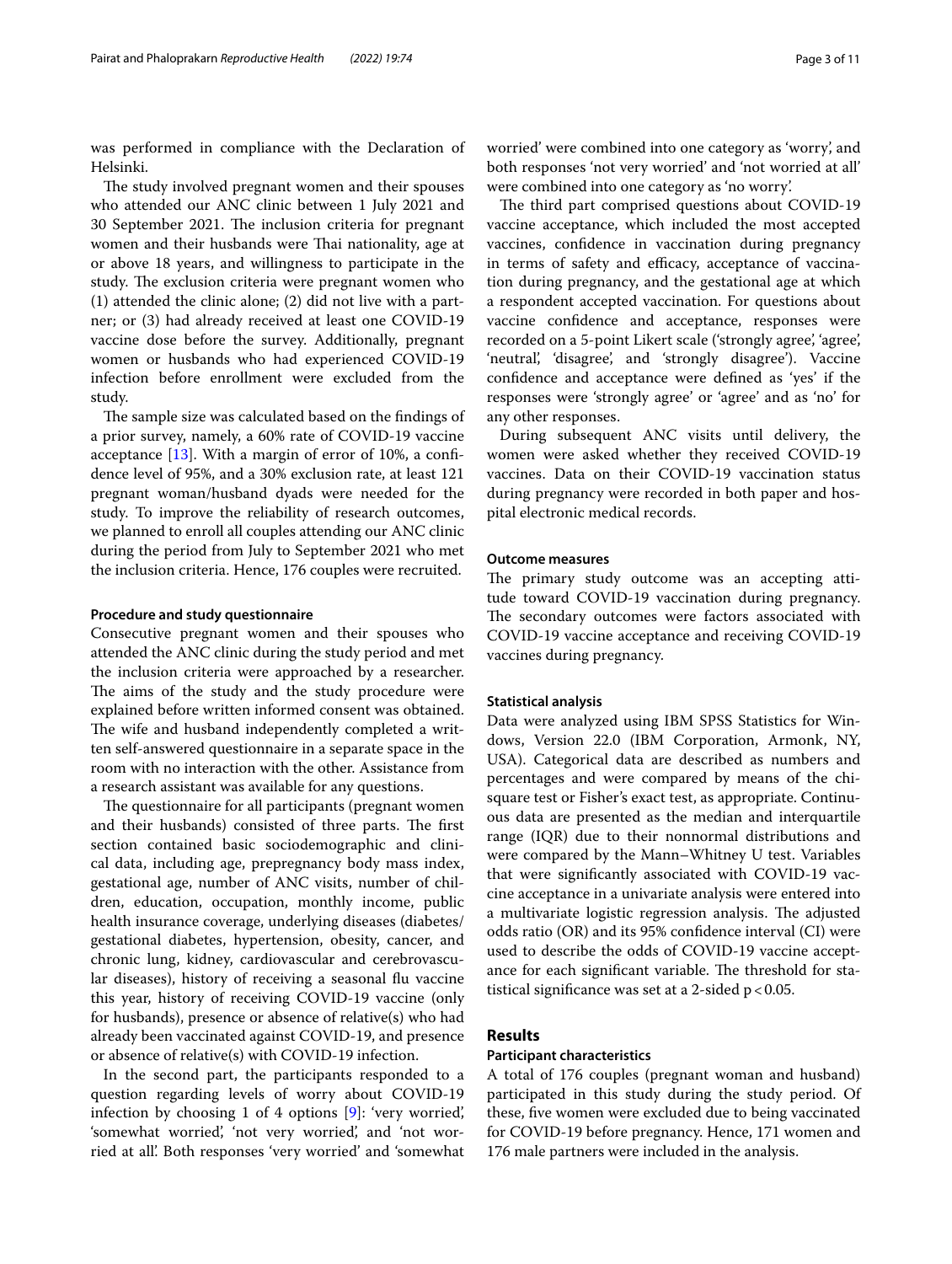The median age of the 171 women included was 28 years (IQR 23–33 years), and the median gestational age when responding to the questionnaire was 26 weeks (IQR 18–31 weeks). Approximately half (54.4%) had at least one child. Three-quarters of them had no underlying disease, and 22.8% received a seasonal fu vaccine this year.

The median age of the spouses was 30 years (IQR) 25–35 years). Most of them (92.6%) had no underlying disease, and 44.9% had already been vaccinated against COVID-19. The details of the participants' characteristics are shown in Table [1](#page-3-0).

#### **Levels of worry about COVID‑19 infection**

Table [2](#page-5-0) shows the levels of worry about COVID-19 infection among pregnant women and their spouses. The rate of responses that were defned as 'worry' was 86.6% (95% CI 81.4%, 91.7%) among the pregnant women, which was signifcantly higher than the 73.9% rate (95% CI, 67.3%, 80.4%) observed among the husbands ( $p=0.003$ ). However, no characteristic of the couples was found to be signifcantly related to their worry.

## **Accepting attitude toward COVID‑19 vaccination during pregnancy**

The most accepted vaccine by the pregnant women was the messenger ribonucleic acid (mRNA) vaccine (71.9%), followed by the adenovirus vector vaccine (48.0%) and inactivated viral vaccine (31.6%); conversely, the most accepted vaccine by the husbands was the adenovirus vector vaccine (67.6%), followed by the mRNA vaccine (65.3%) and inactivated viral vaccine (49.4%).

Approximately 40.9% (95% CI 33.5%, 48.4%) of pregnant women and 46.6% (95% CI 39.2%, 54.0%) of husbands were confdent in the safety of COVID-19 vaccination during pregnancy. Similarly, the rates of confidence in vaccine efficacy were less than 50% among pregnant women and husbands: 42.7% (95% CI 35.2%, 50.2%) and 45.5% (95% 38.0%, 52.9%), respectively (Table [2](#page-5-0)).

The rates of an accepting attitude toward COVID-19 vaccination during pregnancy were 60.8% (95% CI 53.4%, 68.2%) among pregnant women and 61.4% (95% CI 54.1%, 68.6%) among the male partners (Table [2](#page-5-0)). More than half (58/104, 55.8%) of pregnant women who accepted vaccination preferred to be vaccinated in the second trimester. In the same direction, most (65/108, 60.2%) husbands who had an accepting attitude favored their wives being vaccinated in the second trimester.

The three most common reasons for declining COVID-19 vaccination during pregnancy among the pregnant women were fear of harm to the baby (58.2%), fear of side effects (17.9%) and mistrust of vaccine efficacy <span id="page-3-0"></span>**Table 1** Baseline characteristics of pregnant women and their spouses

| <b>Characteristic</b>                             | Pregnant women | <b>Spouses</b> |
|---------------------------------------------------|----------------|----------------|
|                                                   | $(n=171)$      | $(n=176)$      |
| Age (years)                                       | $28(23-33)$    | $30(25 - 35)$  |
| Prepregnancy body mass index (kg/m <sup>2</sup> ) |                |                |
| < 18.5                                            | 25 (14.6)      |                |
| $18.5 - 24.9$                                     | 82 (48.0)      |                |
| 25.0-29.9                                         | 37 (21.6)      |                |
| $\geq 30.0$                                       | 27 (15.8)      |                |
| Gestational age (weeks)                           | 26 (18-31)     |                |
| Number of ANC visits                              |                |                |
| $1 - 3$                                           | 51 (29.8)      |                |
| $4 - 7$                                           | 88 (51.5)      |                |
| $\geq 8$                                          | 32 (18.7)      |                |
| Number of children                                |                |                |
| 0                                                 | 78 (45.6)      | 83 (47.1)      |
| 1                                                 | 67 (39.2)      | 67 (38.1)      |
| $\geq$ 2                                          | 26 (15.2)      | 26 (14.8)      |
| Education                                         |                |                |
|                                                   |                |                |
| Primary education                                 | 14(8.2)        | 13(7.4)        |
| Secondary education                               | 97 (56.7)      | 105 (59.7)     |
| College                                           | 16(9.4)        | 17(9.6)        |
| Bachelor's degree or higher                       | 44 (25.7)      | 41 (23.3)      |
| Occupation                                        |                |                |
| Public officer                                    | 18 (10.5)      | 32 (18.2)      |
| <b>Business owner</b>                             | 17 (9.9)       | 22 (12.5)      |
| Employee                                          | 76 (44.5)      | 116 (65.9)     |
| Unemployment                                      | 60 (35.1)      | 6(3.4)         |
| Monthly income                                    |                |                |
| $<$ \$500                                         | 106 (62.0)     | 65 (36.9)      |
| \$500-\$999                                       | 58 (33.9)      | 94 (53.4)      |
| $\ge$ \$1000                                      | 7(4.1)         | 17(9.7)        |
| Public health insurance coverage                  |                |                |
| Yes                                               | 158 (92.4)     | 64 (36.4)      |
| Civil servant medical benefit<br>scheme           | 18 (10.5)      | 26 (14.8)      |
| Social security scheme                            | 15(8.8)        | 14(8.0)        |
| Universal coverage scheme                         | 125 (73.1)     | 24 (13.6)      |
| Νo                                                | 13 (7.6)       | 112 (63.6)     |
| Underlying disease <sup>a</sup>                   |                |                |
| Diabetes/gestational diabetes                     | 19 (11.1)      | 3(1.7)         |
| Hypertension                                      | 2(1.2)         | 5(2.8)         |
| Obesity                                           | 27 (15.8)      | 5(2.8)         |
| Other chronic diseases <sup>b</sup>               | 7 (4.1)        | 1(0.6)         |
| Any underlying disease                            |                |                |
| Yes                                               | 43 (25.1)      | 13(7.4)        |
| No                                                | 128 (74.9)     | 163 (92.6)     |
| History of receiving a seasonal flu this<br>year  |                |                |
| Yes                                               | 39 (22.8)      | 16 (9.1)       |
| No                                                | 132 (77.2)     | 160 (90.9)     |
|                                                   |                |                |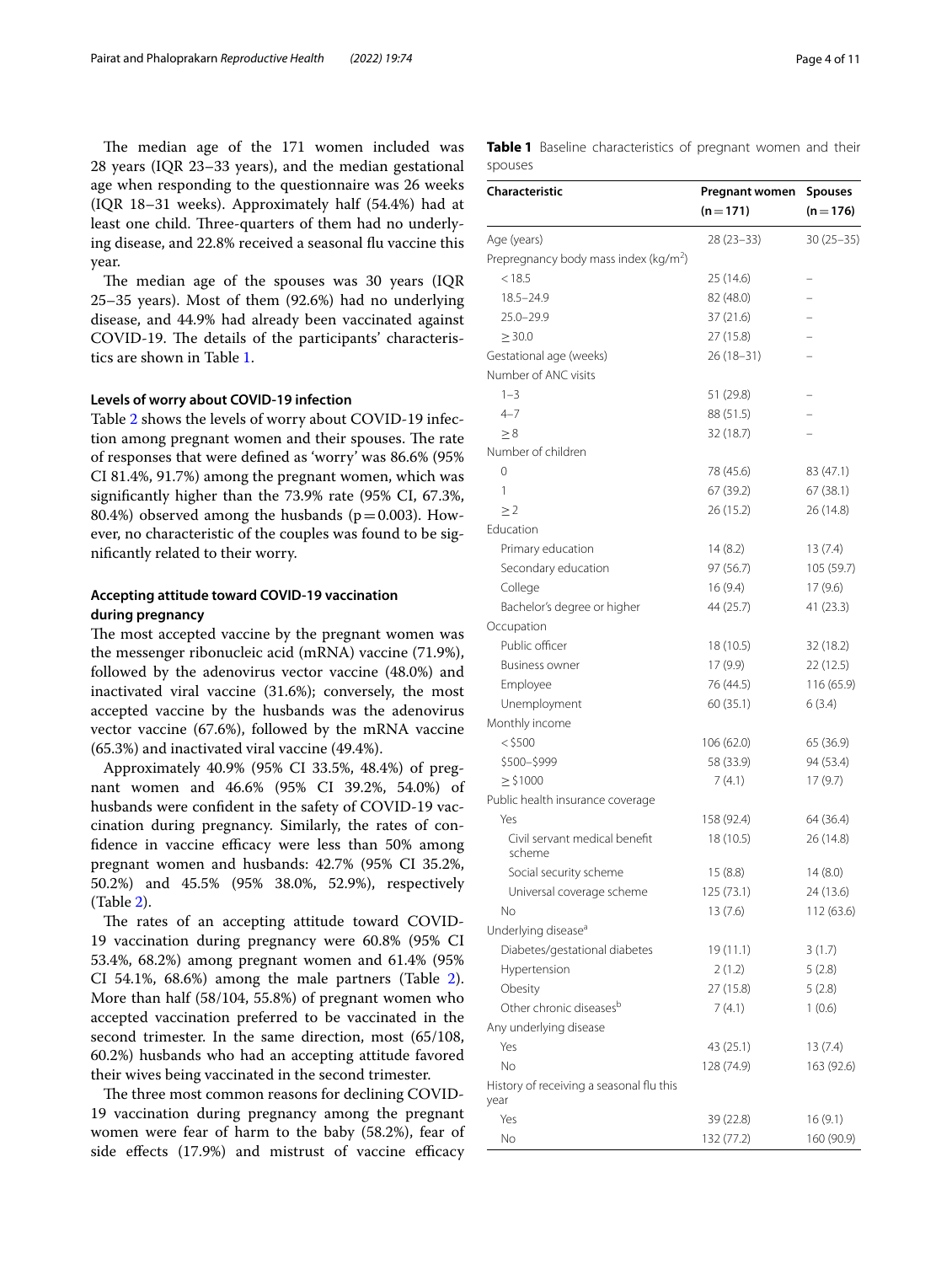#### **Table 1** (continued)

| Characteristic                                                  | Pregnant women Spouses |            |
|-----------------------------------------------------------------|------------------------|------------|
|                                                                 | $(n=171)$              | $(n=176)$  |
| History of receiving COVID-19 vaccine                           |                        |            |
| Yes                                                             | 0(0)                   | 79 (44.9)  |
| Nο                                                              | 171 (100)              | 97(55.1)   |
| Having relative(s) who had already<br>received COVID-19 vaccine |                        |            |
| Yes                                                             | 100 (58.5)             | 110(62.5)  |
| No                                                              | 71 (41.5)              | 66 (37.5)  |
| Having relative(s) with COVID-19 infec-<br>tion                 |                        |            |
| Yes                                                             | 9(5.3)                 | 16(9.1)    |
| No                                                              | 162 (94.7)             | 160 (90.9) |

Values are reported as the median (IQR) or n (%)

*ANC* antenatal care, *COVID-19* coronavirus disease 2019, *IQR* interquartile range <sup>a</sup> Each participant might have had more than one disease

**b** Including cancer and chronic lung, kidney, cardiovascular and cerebrovascular diseases

 $(11.9\%)$ . The top three reasons for husbands' unwillingness to have their wives vaccinated for COVID-19 were fear of harm to the baby (75.0%), mistrust of vaccine efficacy (11.7%) and fear that their wives might have adverse efects (8.8%).

#### **Factors associated with COVID‑19 vaccine acceptance**

Univariate analysis demonstrated that worry about COVID-19 infection, confdence in vaccine safety, confidence in vaccine efficacy, and having a husband who favored COVID-19 vaccination for his wife during pregnancy were signifcantly associated with the acceptance of COVID-19 vaccination during pregnancy among pregnant women (Table [3](#page-6-0)). However, only the latter was identifed as an independent predictor of COVID-19 vaccine acceptance after being incorporated into a multivariate logistic regression model (Table  $4$ ). The adjusted OR was 4.82 (95% CI 2.34, 9.94).

On the other hand, univariate analysis revealed that a history of receiving the COVID-19 vaccine, confdence in vaccine safety, and confidence in vaccine efficacy were signifcant factors for the willingness of husbands to have their wives vaccinated for COVID-19 during pregnancy (Table [5\)](#page-8-0). When the multivariate analysis was performed, only confdence in vaccine safety was identifed as an independent predictive factor (adjusted OR 12.56; 95% CI 2.35, 67.18) (Table [6\)](#page-9-0).

#### **Actual rate of vaccination during pregnancy among the enrolled women**

The majority  $(n=100, 96.2%)$  of the 104 women who accepted vaccination were vaccinated against COVID-19 during pregnancy. Four women who had an accepting attitude toward COVID-19 vaccination were not vaccinated because they delivered before the appointment time for vaccination. Nevertheless, all of them received vaccines in the postpartum period. On the other hand, 51 (76.1%) of the 67 women who were initially reluctant to be vaccinated ultimately received COVID-19 vaccines during pregnancy. The actual rate of being vaccinated among the enrolled women was 88.3% (95% CI 83.0%, 93.0%).

#### **Discussion**

At the time of the study, the highly transmissible Delta variant caused a new surge in COVID-19 infection in Thailand. During that time, four COVID-19 vaccines that were approved by the World Health Organization for emergency use  $[4]$  $[4]$ , including two inactivated viral vaccines (CoronaVac and BBIBP-CorV), one adenovirus vector vaccine (ChAdOx1 nCoV-19), and one mRNA vaccine (BNT162b2), were available in the country but with a limited supply. These four vaccines, predominantly CoronaVac and ChAdOx1, were ofered free of charge to the Thai adult population. Among pregnant persons, the main vaccine used was ChAdOx1 nCoV-19.

Despite national efforts to promote vaccination against COVID-19, the rate of willingness to be vaccinated for COVID-19 during pregnancy was only approximately 60% among Thai pregnant women. This figure was lower than the country's target of vaccinating 70% of its population to reach herd immunity. In comparison to other middle-income Asian countries, our observed acceptance rate was lower than those found in Indian (82%), Chinese (77%), and Filipino (65%) pregnant women  $[9, 12]$  $[9, 12]$  $[9, 12]$  $[9, 12]$ , but it was comparable to the 60% rate observed in a Vietnamese pregnant cohort [[13](#page-10-6)]. In line with the fnding in wives, the rate of an accepting attitude toward COVID-19 vaccination during pregnancy among Thai husbands was modest. The main reason for the low acceptance rates in the Thai couples was the skeptical view about vaccine safety, as the most common reasons for declining vaccination among our respondents were fear of harm to the baby and fear of vaccine-related adverse efects. Another important reason was mistrust in vaccine efficacy. Our results showed that less than 50% of the couples reported that they were confident in the efficacy of COVID-19 vaccination. These reasons, which are consistent with the results of previous studies [\[9](#page-10-9), [11,](#page-10-11) [13\]](#page-10-6), suggested that the public fear of new COVID-19 vaccines was a signifcant barrier to effective immunization. In Thailand, the government used the vaccine prioritization policy and a public relations campaign to promote vaccination among pregnant persons. However, this might only partially improve vaccine uptake because there are many other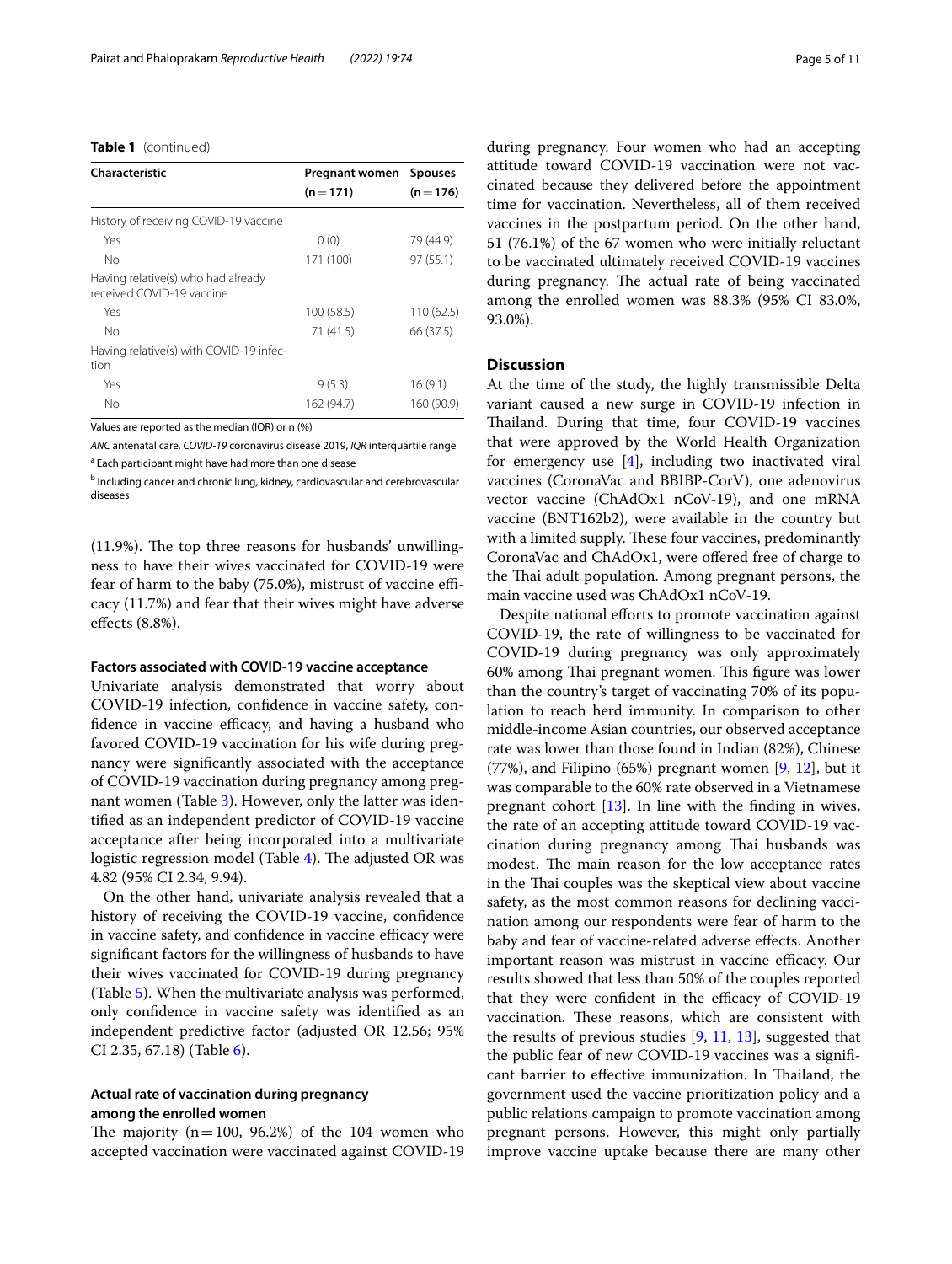<span id="page-5-0"></span>**Table 2** Level of worry about COVID-19 infection and COVID-19 vaccine confidence and acceptance among pregnant women and spouses

| Characteristic                                                |                    | Pregnant women | <b>Spouses</b> |
|---------------------------------------------------------------|--------------------|----------------|----------------|
|                                                               |                    | $(n = 171)$    | $(n = 176)$    |
| Level of worry about COVID-19 infection                       |                    |                |                |
| Worry                                                         | Very worried       | 75 (43.9)      | 54 (30.7)      |
|                                                               | Somewhat worried   | 73 (42.7)      | 76 (43.2)      |
| No worry                                                      | Not very worried   | 18(10.5)       | 35 (19.9)      |
|                                                               | Not worried at all | 5(2.9)         | 11(6.2)        |
| Confidence in the safety of vaccination during pregnancy      |                    |                |                |
| Yes                                                           | Strongly agree     | 14(8.2)        | 16(9.1)        |
|                                                               | Agree              | 56 (32.7)      | 66 (37.5)      |
| No                                                            | Neutral            | 36(21.1)       | 31 (17.6)      |
|                                                               | Disagree           | 46 (26.9)      | 41(23.3)       |
|                                                               | Strongly disagree  | 19(11.1)       | 22(12.5)       |
| Confidence in the efficacy of vaccination during pregnancy    |                    |                |                |
| Yes                                                           | Strongly agree     | 12(7.0)        | 19 (10.8)      |
|                                                               | Agree              | 61(35.7)       | 61(34.7)       |
| No                                                            | Neutral            | 35 (20.5)      | 37 (21.0)      |
|                                                               | Disagree           | 49 (28.6)      | 40(22.7)       |
|                                                               | Strongly disagree  | 14(8.2)        | 19 (10.8)      |
| Acceptance of vaccination during pregnancy                    |                    |                |                |
| Yes                                                           | Strongly agree     | 29 (16.9)      | 34 (19.3)      |
|                                                               | Agree              | 75 (43.9)      | 74 (42.1)      |
| <b>No</b>                                                     | Neutral            | 27 (15.8)      | 22(12.5)       |
|                                                               | Disagree           | 33 (19.3)      | 39 (22.1)      |
|                                                               | Strongly disagree  | 7(4.1)         | 7(4.0)         |
| Accepted gestational age for vaccination <sup>a</sup> (weeks) |                    |                |                |
| <14 (first trimester)                                         |                    | 12(11.5)       | 10(9.3)        |
| 14-28 (second trimester)                                      |                    | 58 (55.8)      | 65 (60.2)      |
| >28 (third trimester)                                         |                    | 40 (38.5)      | 43 (39.8)      |

Values are reported as n (%)

*COVID-19* coronavirus disease 2019

<sup>a</sup> Determined only in 104 women and 108 husbands who accepted vaccination during pregnancy. Each participant might accept more than one trimester of pregnancy

factors that afect public trust in vaccination, including trust/distrust in the government, infodemic on social media, and anti-vaccination behavior. Other obstacles to policy implementation included the slow onset of vaccine procurement, particularly mRNA vaccines, and a limited supply of vaccines.

We found no association of socioeconomic status, including education, occupation, monthly income and public health insurance coverage, with COVID-19 vaccine acceptance among Thai couples. This might be because pregnant women and husbands perceived that it was the responsibility of the government to provide free vaccination to all Thai citizens. Focusing on results in pregnant women, we observed that the number of ANC visits had no effect on an accepting attitude toward COVID-19 vaccination. These results underscored that healthcare providers' advice or counseling during ANC visits alone might not provide sufficient motivation for pregnant women to accept COVID-19 vaccines. Furthermore, an observation of no signifcant impact of having a husband who had already been vaccinated for COVID-19 on the increased rate of COVID-19 vaccine acceptance among pregnant women could be explained by the fact that some husbands experienced vaccine side effects, thereby raising their wives' concerns about vaccine safety. Nevertheless, our multivariate analysis indicated that having a husband who favored his wife being vaccinated against COVID-19 was associated with a 4.8-fold increase in COVID-19 vaccine acceptance among pregnant women. This implied that husbands' acceptance of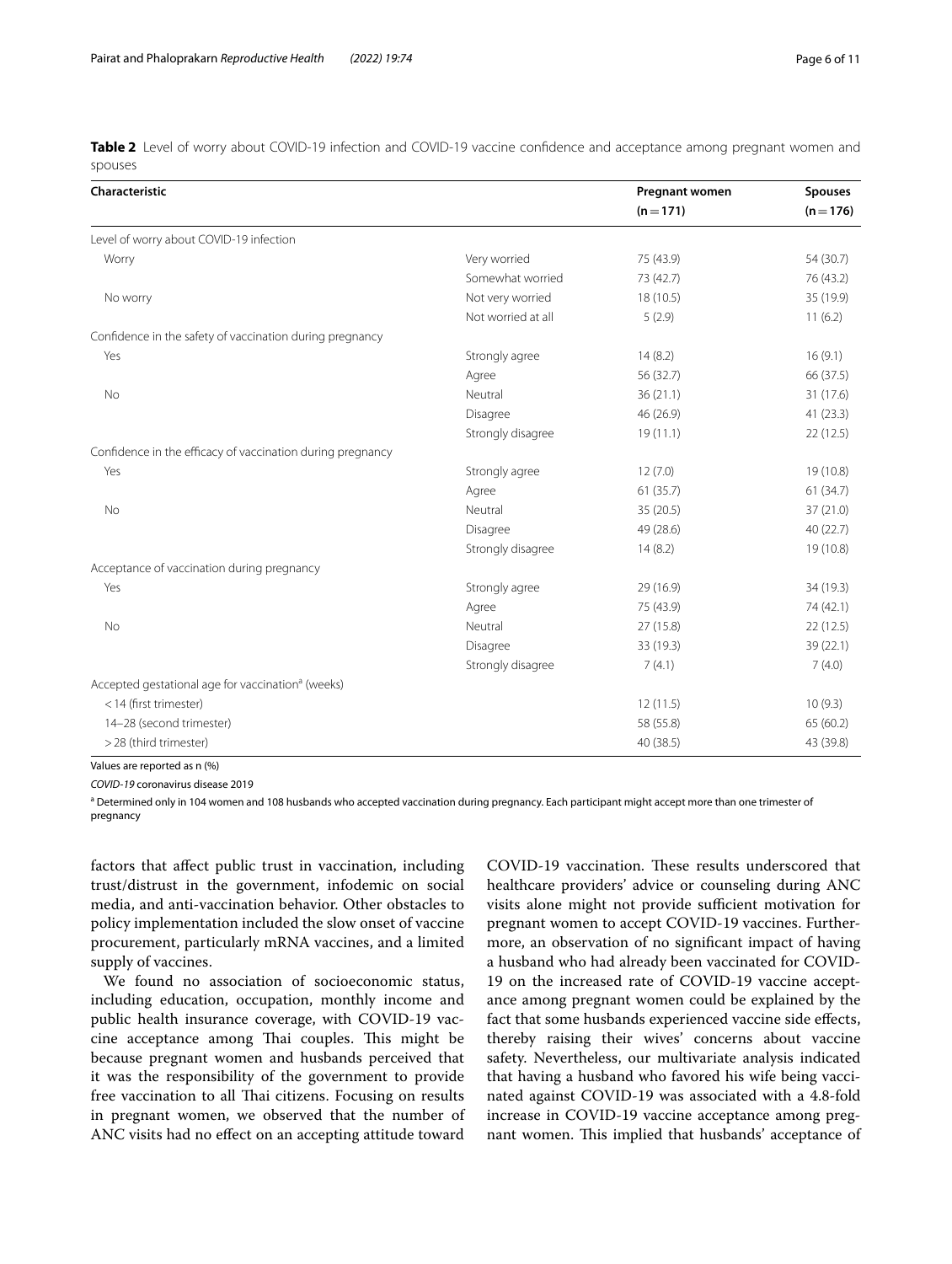<span id="page-6-0"></span>**Table 3** Univariate analysis of factors associated with acceptance of COVID-19 vaccination during pregnancy among pregnant women

| Characteristic                                               | Vaccine acceptance |               | <b>Crude OR</b>    |
|--------------------------------------------------------------|--------------------|---------------|--------------------|
|                                                              | Yes                | No            | (95% CI)           |
|                                                              | $(n = 104)$        | $(n=67)$      |                    |
| Age (years) <sup>a</sup>                                     | 28 (24-33)         | $29(23 - 34)$ |                    |
| Prepregnancy body mass index (kg/m <sup>2</sup> )            |                    |               |                    |
| < 18.5                                                       | 16 (15.4)          | 9(13.4)       | Reference          |
| $18.5 - 24.9$                                                | 52 (50.0)          | 30 (44.8)     | 0.98 (0.38, 2.48)  |
| $25.0 - 29.9$                                                | 23(22.1)           | 14 (20.9)     | 0.92(0.32, 2.65)   |
| $\geq$ 30.0                                                  | 13(12.5)           | 14 (20.9)     | 0.52 (0.17, 1.59)  |
| Gestational age (weeks) <sup>a</sup>                         | $25(18-31)$        | 28 (18-31)    |                    |
| Number of ANC visits                                         |                    |               |                    |
| $1 - 3$                                                      | 30 (28.9)          | 21(31.3)      | Reference          |
| $4 - 7$                                                      | 54 (51.9)          | 34 (50.8)     | 1.11 (0.55, 2.25)  |
| $\geq 8$                                                     | 20 (19.2)          | 12 (17.9)     | 1.17 (0.47, 2.89)  |
| Number of children                                           |                    |               |                    |
| $\mathsf{O}\xspace$                                          | 49 (47.1)          | 29 (43.3)     | Reference          |
| 1                                                            | 44 (42.3)          | 23 (34.3)     | 1.13(0.57, 2.24)   |
| $\geq$ 2                                                     | 11(10.6)           | 15 (22.4)     | 0.43(0.18, 1.07)   |
| Education (years)                                            |                    |               |                    |
| Primary education                                            | 8(7.7)             | 6(8.9)        | Reference          |
| Secondary education                                          | 58 (55.8)          | 39 (58.2)     | 1.12 (0.36, 3.47)  |
| College                                                      | 11(10.6)           | 5(7.5)        | 1.65 (0.37, 7.37)  |
| Bachelor's degree or higher                                  | 27 (25.9)          | 17(25.4)      | 1.19 (0.35, 4.04)  |
| Occupation                                                   |                    |               |                    |
| Public officer                                               | 14(13.5)           | 4(6.0)        | 2.68 (0.79, 9.09)  |
| <b>Business owner</b>                                        | 10(9.6)            | 7(10.4)       | 1.09 (0.37, 3.26)  |
| Employee                                                     | 46 (44.2)          | 30 (44.8)     | 1.17 (0.59, 2.33)  |
| Unemployment                                                 | 34 (32.7)          | 26 (38.8)     | Reference          |
| Monthly income                                               |                    |               |                    |
| $<$ \$500                                                    | 63 (60.6)          | 43 (64.2)     | Reference          |
| \$500-\$999                                                  | 36 (34.6)          | 22(32.8)      | 1.12(0.58, 2.15)   |
| $\geq$ \$1000                                                | 5(4.8)             | 2(3.0)        | 1.71 (0.32, 9.20)  |
| Public health insurance coverage                             |                    |               |                    |
| Yes                                                          | 96 (92.3)          | 62 (92.5)     | 0.97 (0.30, 3.09)  |
| No                                                           | 8(7.7)             | 5(7.5)        | Reference          |
| Any underlying disease                                       |                    |               |                    |
| Yes                                                          | 22 (21.2)          | 21 (31.3)     | 0.59(0.29, 1.18)   |
| No                                                           | 82 (78.8)          | 46 (68.7)     | Reference          |
| History of receiving a seasonal flu this year                |                    |               |                    |
| Yes                                                          | 27(26.0)           | 12 (17.9)     | 1.61 (0.75, 3.45)  |
| No                                                           | 77 (74.0)          | 55 (82.1)     | Reference          |
| Having relative(s) who had already received COVID-19 vaccine |                    |               |                    |
| Yes                                                          | 61 (58.7)          | 39 (58.2)     | 1.02 (0.55, 1.90)  |
| No                                                           | 43 (41.3)          | 28 (41.8)     | Reference          |
| Having relative(s) with COVID-19 infection                   |                    |               |                    |
| Yes                                                          | 8(7.7)             | 1(1.5)        | 5.50 (0.67, 45.02) |
| No                                                           | 96 (92.3)          | 66 (98.5)     | Reference          |
| Worry about COVID-19 infection                               |                    |               |                    |
| Yes                                                          | 95 (91.3)          | 53 (79.1)     | 2.79 (1.13, 6.87)  |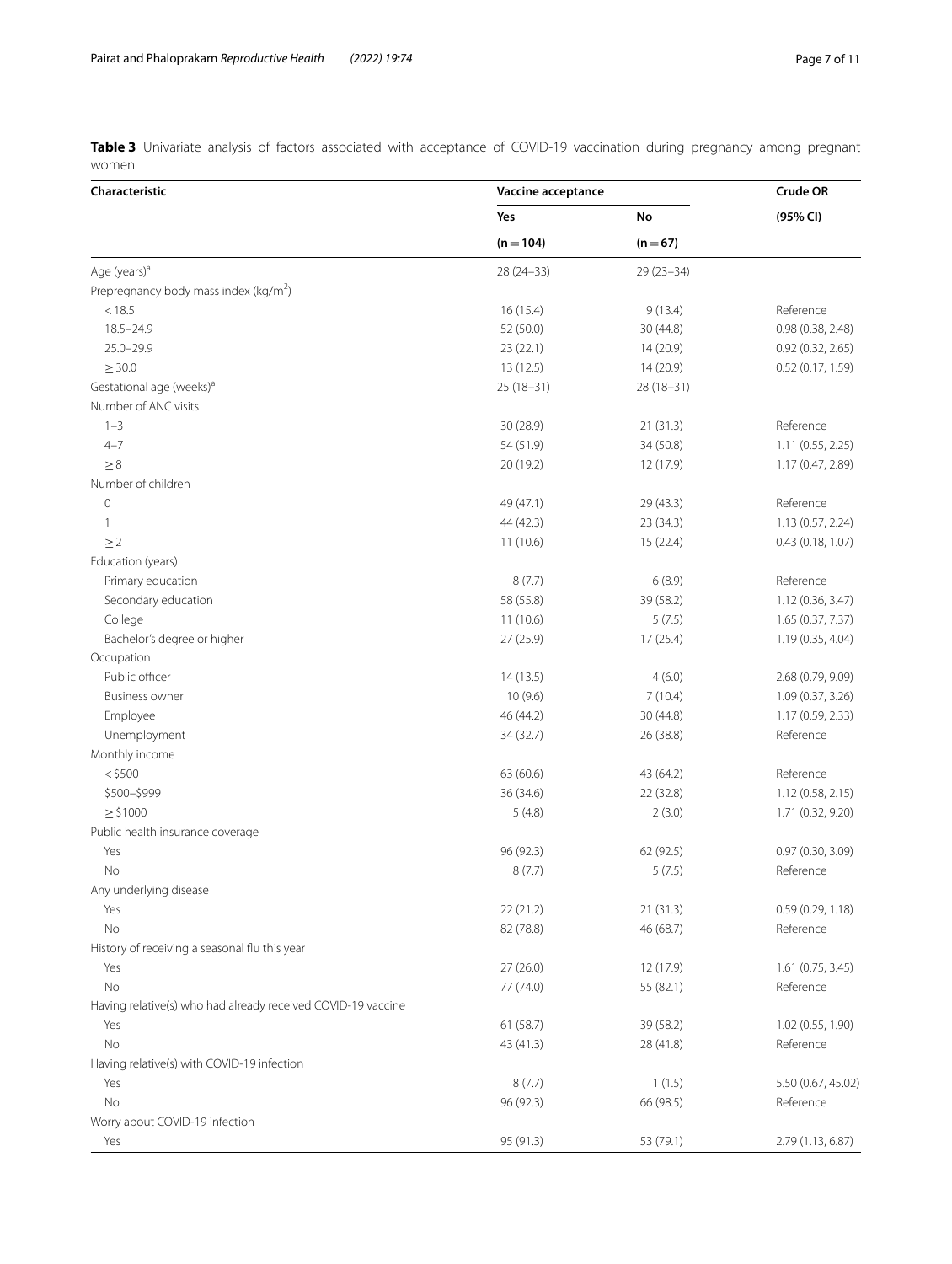## **Table 3** (continued)

| Characteristic                                                                          |             | Vaccine acceptance |                    |
|-----------------------------------------------------------------------------------------|-------------|--------------------|--------------------|
|                                                                                         | Yes         | No                 | (95% CI)           |
|                                                                                         | $(n = 104)$ | $(n=67)$           |                    |
| No                                                                                      | 9(8.7)      | 14(20.9)           | Reference          |
| Confidence in vaccine safety                                                            |             |                    |                    |
| Yes                                                                                     | 56 (53.8)   | 14(20.9)           | 4.42 (2.19, 8.93)  |
| <b>No</b>                                                                               | 48 (46.2)   | 53 (79.1)          | Reference          |
| Confidence in vaccine efficacy                                                          |             |                    |                    |
| Yes                                                                                     | 59 (56.7)   | 14(20.9)           | 4.96 (2.45, 10.05) |
| No                                                                                      | 45 (43.3)   | 53 (79.1)          | Reference          |
| Having a husband who had already received COVID-19 vaccine                              |             |                    |                    |
| Yes                                                                                     | 49 (47.1)   | 27(40.3)           | 1.32(0.71, 2.46)   |
| No                                                                                      | 55 (52.9)   | 40 (59.7)          | Reference          |
| Having a husband who favored his wife to be vaccinated for COVID-19 during<br>pregnancy |             |                    |                    |
| Yes                                                                                     | 81 (77.9)   | 23(34.3)           | 6.74 (3.40, 13.36) |
| No                                                                                      | 23(22.1)    | 44 (65.7)          | Reference          |

Values are reported as the median (IQR) or n (%)

*ANC* antenatal care, *CI* confdence interval, *COVID-19* coronavirus disease 2019, *OR* odds ratio

<sup>a</sup> P > 0.05 between pregnant women with and without vaccine acceptance

<span id="page-7-0"></span>**Table 4** Multivariate analysis of factors associated with acceptance of COVID-19 vaccination during pregnancy among pregnant women

| Characteristic                                                                            | Adjusted OR <sup>a</sup> |  |
|-------------------------------------------------------------------------------------------|--------------------------|--|
|                                                                                           | (95% CI)                 |  |
| Worry about COVID-19 infection                                                            |                          |  |
| Yes                                                                                       | 1.55(0.55, 4.40)         |  |
| No                                                                                        | 1.00                     |  |
| Confidence in vaccine safety                                                              |                          |  |
| Yes                                                                                       | 1.66 (0.35, 7.97)        |  |
| No                                                                                        | 1.00                     |  |
| Confidence in vaccine efficacy                                                            |                          |  |
| Yes                                                                                       | 1.85(0.38, 9.11)         |  |
| No                                                                                        | 1.00                     |  |
| Having a husband who favored his wife to be vac-<br>cinated for COVID-19 during pregnancy |                          |  |
| Yes                                                                                       | 4.82 (2.34, 9.94)        |  |
| No                                                                                        | 1.00                     |  |

*CI* confdence interval, *COVID-19* coronavirus disease 2019, *OR* odds ratio

<sup>a</sup> Adjusted for the other variables in the table

COVID-19 vaccines, which was infuenced by confdence in vaccine safety (based on multivariate analysis), played a positive role in their wives' acceptance of COVID-19 vaccination during pregnancy. In many low- and middle-income Asian countries, including Thailand, where husbands are often the breadwinners and play a crucial role in decision-making for receiving specifc treatment or interventions during the antenatal period of their pregnant wives [\[14–](#page-10-7)[16\]](#page-10-8), involving male partners in the vaccination counseling process should therefore be considered. This may help to enhance the vaccine acceptance rate in pregnant cohorts.

We found that most of the couples considered the second trimester of pregnancy to be the most suitable time for being vaccinated. The potential explanation was that all major organs had already been formed by that time. Hence, they perceived that vaccines were less likely to cause fetal anomalies. In addition, the women would have enough time to be fully vaccinated before delivery, especially those receiving the ChAdOx1 vaccine course, which involves a 2-dose series that requires a long duration of 12 weeks to complete. This information might be useful for physicians in educating couples, planning for the proper gestational age for vaccination and choosing a vaccine that requires a short duration to complete the course.

Our results, which showed that almost all pregnant women who accepted vaccination were fnally vaccinated against COVID-19 during pregnancy, indicated that once the women trusted the vaccines, they did not hesitate to be vaccinated if the vaccines were offered to them. In contrast, our observation that approximately 76% of women who were initially unwilling to be vaccinated fnally received the COVID-19 vaccine during pregnancy suggested that the attitude of vaccine hesitancy was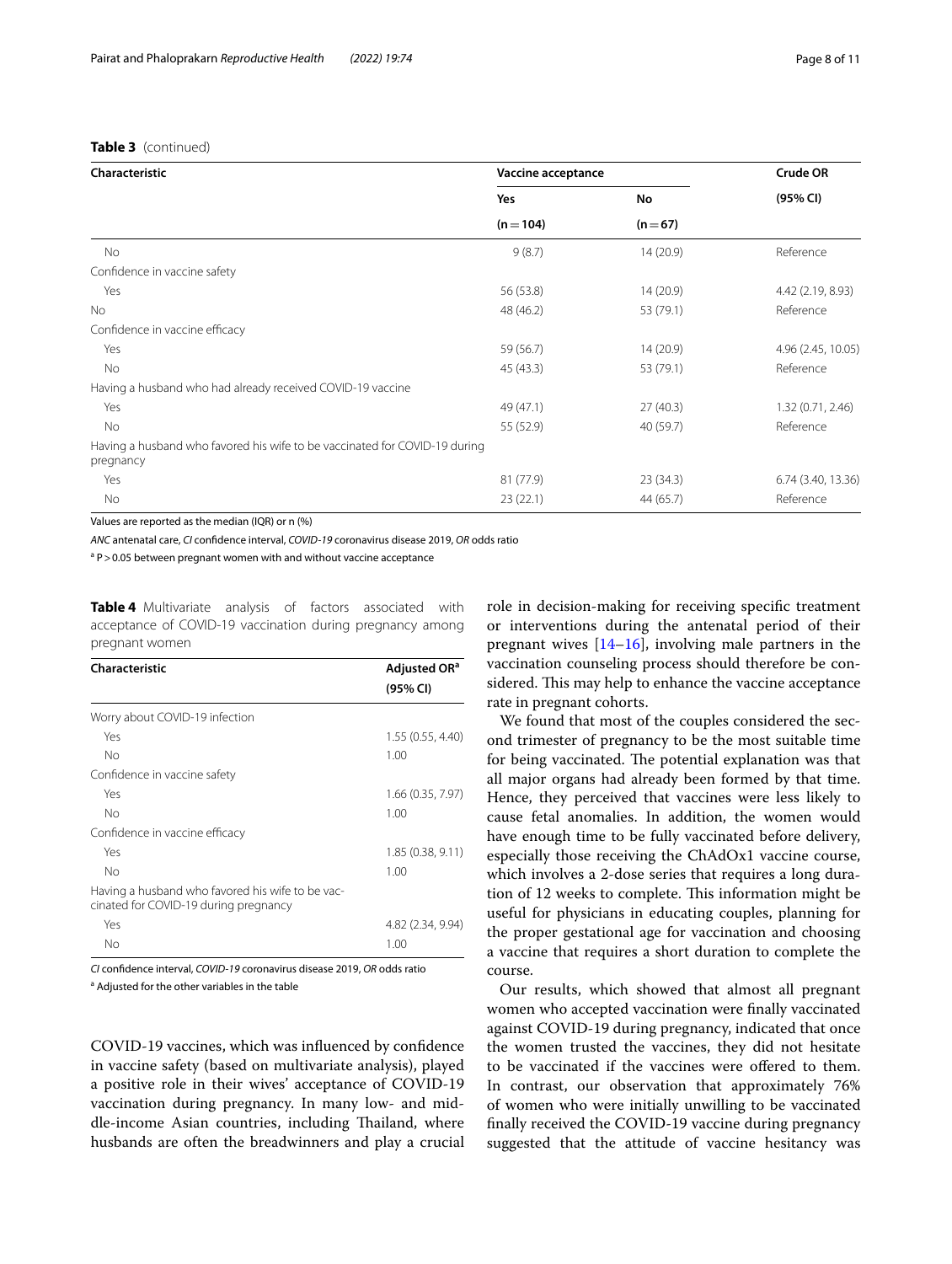<span id="page-8-0"></span>**Table 5** Univariate analysis of factors associated with acceptance of COVID-19 vaccination during pregnancy among male partners

| Characteristic                                               | Vaccine acceptance |             | Crude OR             |
|--------------------------------------------------------------|--------------------|-------------|----------------------|
|                                                              | Yes                | No          | (95% CI)             |
|                                                              | $(n = 108)$        | $(n=68)$    |                      |
| Age (years) <sup>a</sup>                                     | $31(26-35)$        | $29(24-34)$ |                      |
| Number of children                                           |                    |             |                      |
| $\circ$                                                      | 32 (47.1)          | 51 (47.2)   | Reference            |
| 1                                                            | 26 (38.2)          | 41 (38.0)   | 0.99 (0.51, 1.92)    |
| $\geq$ 2                                                     | 10(14.7)           | 16 (14.8)   | 1.00 (0.41, 2.48)    |
| Education (years)                                            |                    |             |                      |
| Primary education                                            | 7(6.5)             | 6(8.8)      | Reference            |
| Secondary education                                          | 60 (55.6)          | 45 (66.2)   | 1.14 (0.36, 3.63)    |
| College                                                      | 12(11.1)           | 5(7.4)      | 2.06 (0.46, 9.30)    |
| Bachelor's degree or higher                                  | 29 (26.8)          | 12 (17.6)   | 2.07 (0.58, 7.46)    |
| Occupation                                                   |                    |             |                      |
| Public officer                                               | 24 (22.2)          | 8(11.8)     | 6.00 (0.92, 39.19)   |
| <b>Business owner</b>                                        | 10(9.3)            | 12 (17.6)   | 1.67 (0.25, 11.07)   |
| Employee                                                     | 72 (66.7)          | 44 (64.7)   | 3.27 (0.58, 18.62)   |
| Unemployment                                                 | 2(1.8)             | 4(5.9)      | Reference            |
| Monthly income                                               |                    |             |                      |
| $<$ \$500                                                    | 35 (32.4)          | 30(44.1)    | Reference            |
| \$500-\$999                                                  | 61 (56.5)          | 33 (48.5)   | 1.59 (0.83, 3.02)    |
| $\geq$ \$1000                                                | 12(11.1)           | 5(7.4)      | 2.06(0.65, 6.51)     |
| Public health insurance coverage                             |                    |             |                      |
| Yes                                                          | 44 (40.7)          | 20 (29.4)   | 1.65(0.86, 3.15)     |
| No                                                           | 64 (59.3)          | 48 (70.6)   | Reference            |
| Any underlying disease                                       |                    |             |                      |
| Yes                                                          | 10(9.3)            | 3(4.4)      | 2.21 (0.59, 8.34)    |
| No                                                           | 98 (90.7)          | 65 (95.6)   | Reference            |
| History of receiving a seasonal flu this year                |                    |             |                      |
| Yes                                                          | 13 (12.0)          | 3(4.4)      | 2.97 (0.81, 10.82)   |
| No                                                           | 95 (88.0)          | 65 (95.6)   | Reference            |
| History of receiving COVID-19 vaccine                        |                    |             |                      |
| Yes                                                          | 57 (52.8)          | 22 (32.4)   | 2.34 (1.24, 4.40)    |
| No                                                           | 51 (47.2)          | 46 (67.6)   | Reference            |
| Having relative(s) who had already received COVID-19 vaccine |                    |             |                      |
| Yes                                                          | 72 (66.7)          | 38 (55.9)   | 1.58 (0.85, 2.95)    |
| No                                                           | 36 (33.3)          | 30 (44.1)   | Reference            |
| Having relative(s) with COVID-19 infection                   |                    |             |                      |
| Yes                                                          | 11(10.2)           | 5(7.4)      | 1.43 (0.47, 4.31)    |
| No                                                           | 97 (89.8)          | 63 (92.6)   | Reference            |
| Worry about COVID-19 infection                               |                    |             |                      |
| Yes                                                          | 85 (78.7)          | 45 (66.2)   | 1.89 (0.96, 3.73)    |
| No                                                           | 23(21.3)           | 23 (33.8)   | Reference            |
| Confidence in vaccine safety                                 |                    |             |                      |
| Yes                                                          | 77 (71.3)          | 5(7.4)      | 31.30 (11.50, 85.20) |
| No                                                           | 31(28.7)           | 63 (92.6)   | Reference            |
| Confidence in vaccine efficacy                               |                    |             |                      |
| Yes                                                          | 74 (68.5)          | 6(8.8)      | 22.49 (8.86, 57.07)  |
| No                                                           | 34 (31.5)          | 62 (91.2)   | Reference            |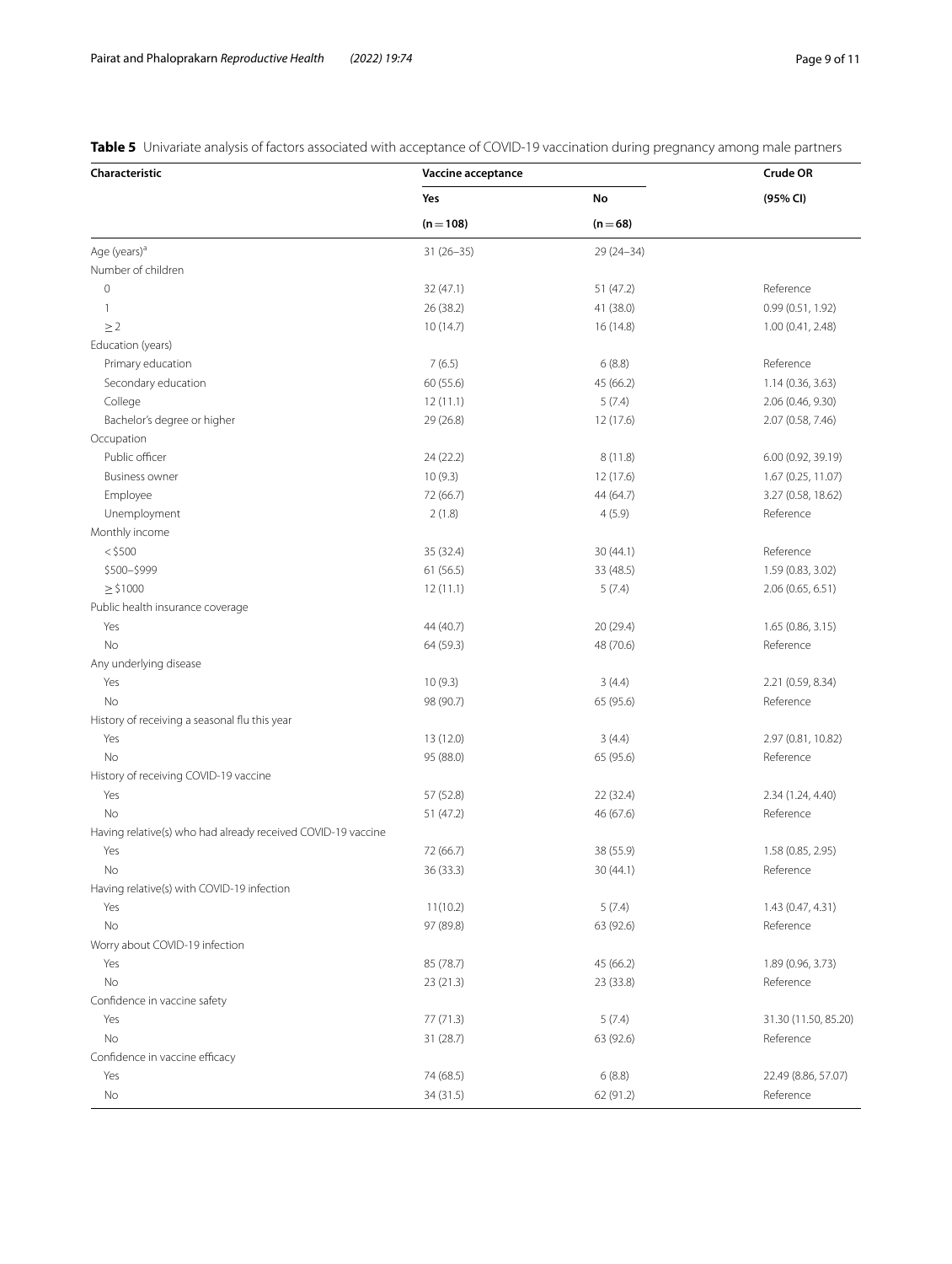#### **Table 5** (continued)

| Values are reported as the median (IQR) or n (%)                           |
|----------------------------------------------------------------------------|
| Cl confidence interval. COVID-19 coronavirus disease 2019. OR odds ratio   |
| <sup>a</sup> P > 0.05 between husbands with and without vaccine acceptance |

dynamic and might change over the course of time. The reasons for the change from vaccine refusal to vaccination in our pregnant cohort were multifactorial. These included an upsurge in new SARS-CoV-2 infections and deaths, especially in vulnerable populations, including pregnant women, caused by the Delta strain in the country; the COVID-19 vaccine education campaigns provided by the government; and no report on signifcant adverse events after being vaccinated for COVID-19 among other pregnant women by the media.

Unlike previous cross-sectional surveys, our longitudinal study was the frst to explore the rate of willingness to be vaccinated for COVID-19 and the actual rate of being vaccinated during pregnancy in the same set of pregnant women. Another strength was that our study was conducted on site at the ANC clinic. Therefore, study participants who did not understand any specifc question could ask for clarifcation. In addition, the onsite survey included participants who had various sociodemographic characteristics. This was better than online or web surveys, which tend to include only people who have computer or internet access or younger demographics who are online much of the time and have the ability to participate in the survey. Finally, our study also investigated responses among the husbands of pregnant women. To our knowledge, these have not been studied before.

Given that this study was conducted in Bangkok, the capital city of Thailand, where the daily confirmed cases and deaths from COVID-19 as well as the number of

<span id="page-9-0"></span>**Table 6** Multivariate analysis of factors associated with acceptance of COVID-19 vaccination during pregnancy among male partners

| Characteristic                        | Adjusted OR <sup>a</sup><br>(95% CI) |
|---------------------------------------|--------------------------------------|
| History of receiving COVID-19 vaccine |                                      |
| Yes                                   | 1.81 (0.81, 4.02)                    |
| No                                    | 1.00                                 |
| Confidence in vaccine safety          |                                      |
| Yes                                   | 12.56 (2.35, 67.18)                  |
| No                                    | 1.00                                 |
| Confidence in vaccine efficacy        |                                      |
| Yes                                   | 2.70 (0.53, 13.81)                   |
| No                                    | 1.00                                 |

*CI* confdence interval, *COVID-19* coronavirus disease 2019, *OR* odds ratio

<sup>a</sup> Adjusted for the other variables in the table

vaccines distributed were highest compared to other regions of the country, the fndings of this study might not represent the attitudes of pregnant women and their spouses from other parts of the country. Second, the sample size was calculated based on the primary study outcome. Therefore, the study might be underpowered to detect diferences in the secondary outcomes between groups. Third, we did not evaluate some factors, for example, trust/distrust in the government and information/misinformation on social media, which might afect accepting attitudes toward COVID-19 vaccination among the couples. Thus, caution is needed when extrapolating our fndings to other groups of pregnant women and spouses.

#### **Conclusion**

Although the rates of accepting attitudes toward COVID-19 vaccination during pregnancy among Thai pregnant women and their spouses were modest, the actual rate of being vaccinated during pregnancy among the women was high. Physicians, hospital administrators, and policymakers should focus on those who show vaccine hesitancy or refusal and implement intensive interventions because there is a possibility to change their attitudes if they have more knowledge and gain more trust in the vaccines. Our fndings also serve as basic information that can be applied to the development of future vaccination campaigns against emerging infectious diseases among pregnant women.

#### **Abbreviations**

ANC: Antenatal care; CI: Confdence interval; COVID-19: Coronavirus disease 2019; IQR: Interquartile range; OR: Odds ratio; SARS-CoV-2: Severe acute respiratory syndrome coronavirus 2.

#### **Acknowledgements**

We thank Dr Siriwan Tangjitgamol for the scientifc advice.

#### **Authors' contributions**

KP and CP conceived and designed the study. KP contributed the acquisition of data. CP performed the statistical analysis. KP and CP wrote the frst draft of the paper. All authors contributed to the interpretation of the data and critical revision of the manuscript for important intellectual content. Both authors read and approved the fnal manuscript.

#### **Funding**

This research was supported by the Navamindradhiraj University Research Fund [Grant No. 132/64] and the Faculty of Medicine Vajira Hospital, Navamindradhiraj University Research Fund [Grant No. 132/64]. The funders had no role in the design or conduct of the study; collection, management, analysis, or interpretation of the data; preparation, review, or approval of the manuscript; or decision to submit the manuscript for publication.